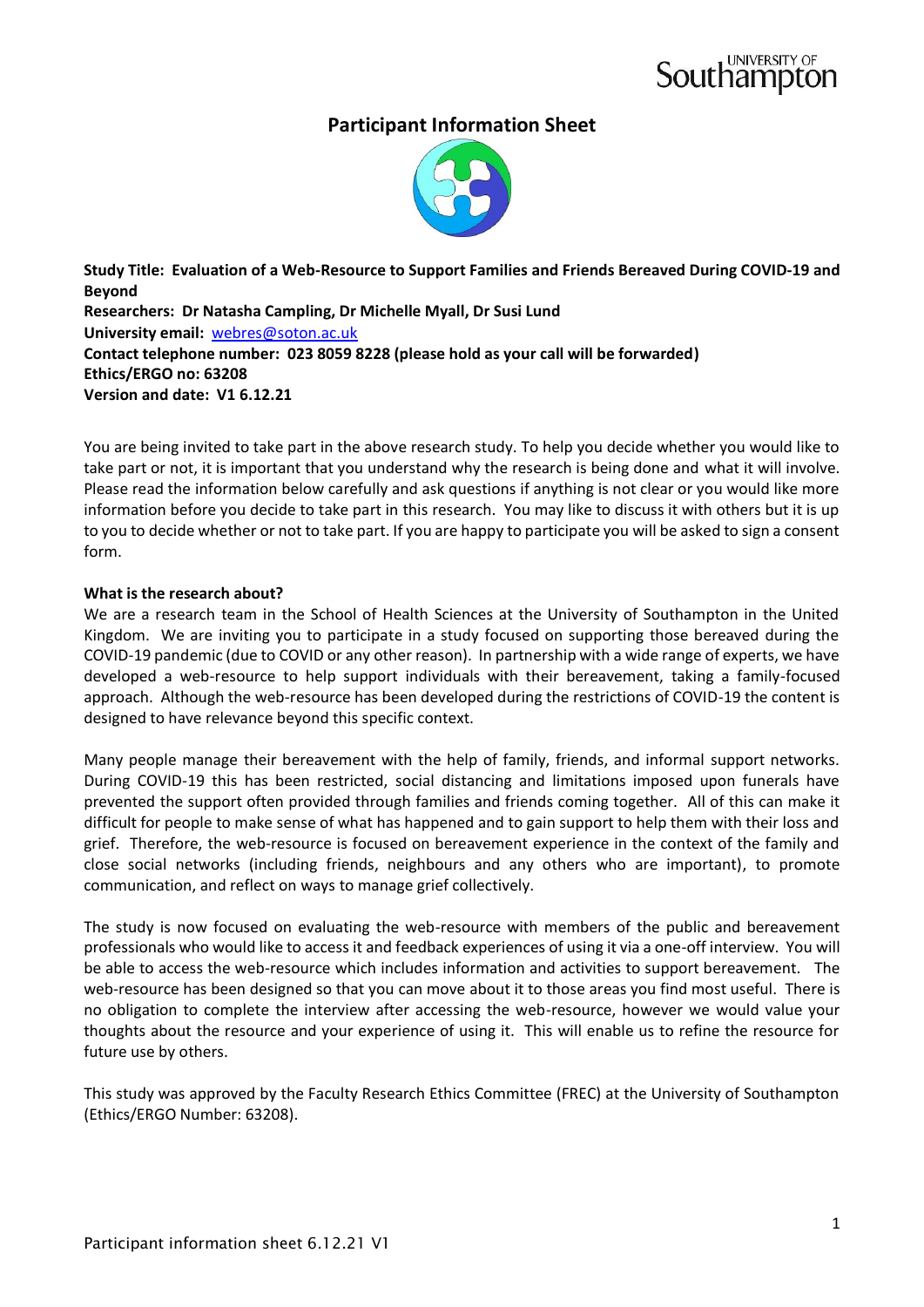# **Why have I been asked to participate?**

You have been asked to take part because you are a:

- member of the public who has experience of bereavement of a relative, friend, neighbour or someone who is important to you, from any cause, from the beginning of 2020
- bereavement professional who has supported anyone who has experienced a bereavement since the beginning of 2020

You will have been invited to participate via adverts through bereavement organisations, social media, carer groups, BBC local radio and local newspapers.

We are aiming to recruit up to 40 participants for this part of the study.

#### **What will happen to me if I take part?**

Taking part will involve accessing the web-resource [www.familiesinbereavement.org.uk](http://www.familiesinbereavement.org.uk/) at a time convenient to you and then taking part in a one-off interview, which should take approximately 45 minutes of your time. The interview will take part at a time convenient to you and occur via telephone or video call (MS Teams) whichever you would prefer. The interview will be recorded to enable the discussion to be transcribed for analysis.

If you are interested in taking part please contact the researchers using the details at the top of this information sheet. They will be pleased to answer any further questions you may have about being involved.

If you agree to take part you will be asked to sign a consent form, stating that you have read this information sheet and have had the opportunity to ask questions.

#### **Are there any benefits in my taking part?**

If you decide to take part in this study, you will not receive any direct benefits; however, you may find that accessing the resource is beneficial to you and your family or your clients.

#### **Are there any risks involved?**

There is a possibility that taking part in this study could cause you some psychological discomfort and/or distress because you are considering bereavement. If this happens, please contact the research team (contact details above) who can signpost you to appropriate sources of further support.

#### **What data will be collected?**

The questions in the interview will cover your experience of accessing and using the web-resource. The questions will focus around: how accessible and easy to use you found the resource, how appropriate and relevant you found the content, and how beneficial (useful) you found the resource and why. In addition, if you are a member of the public you will be asked for some demographic information – your relationship to the person who died, if bereavement was a result of COVID or other condition, and when the bereavement occurred. If you are a bereavement professional you will be asked about the sector you work in and your role.

## **Will my participation be confidential?**

Your participation and the information we collect about you during the course of the research will be kept strictly confidential. Once transcription of the interview has been obtained the recording will be destroyed. Any potentially identifiable details such as names will be removed from the data at the point of transcription.

Only members of the research team and responsible members of the University of Southampton may be given access to data about you for monitoring purposes and/or to carry out an audit of the study to ensure that the research is complying with applicable regulations. Individuals from regulatory authorities (people who check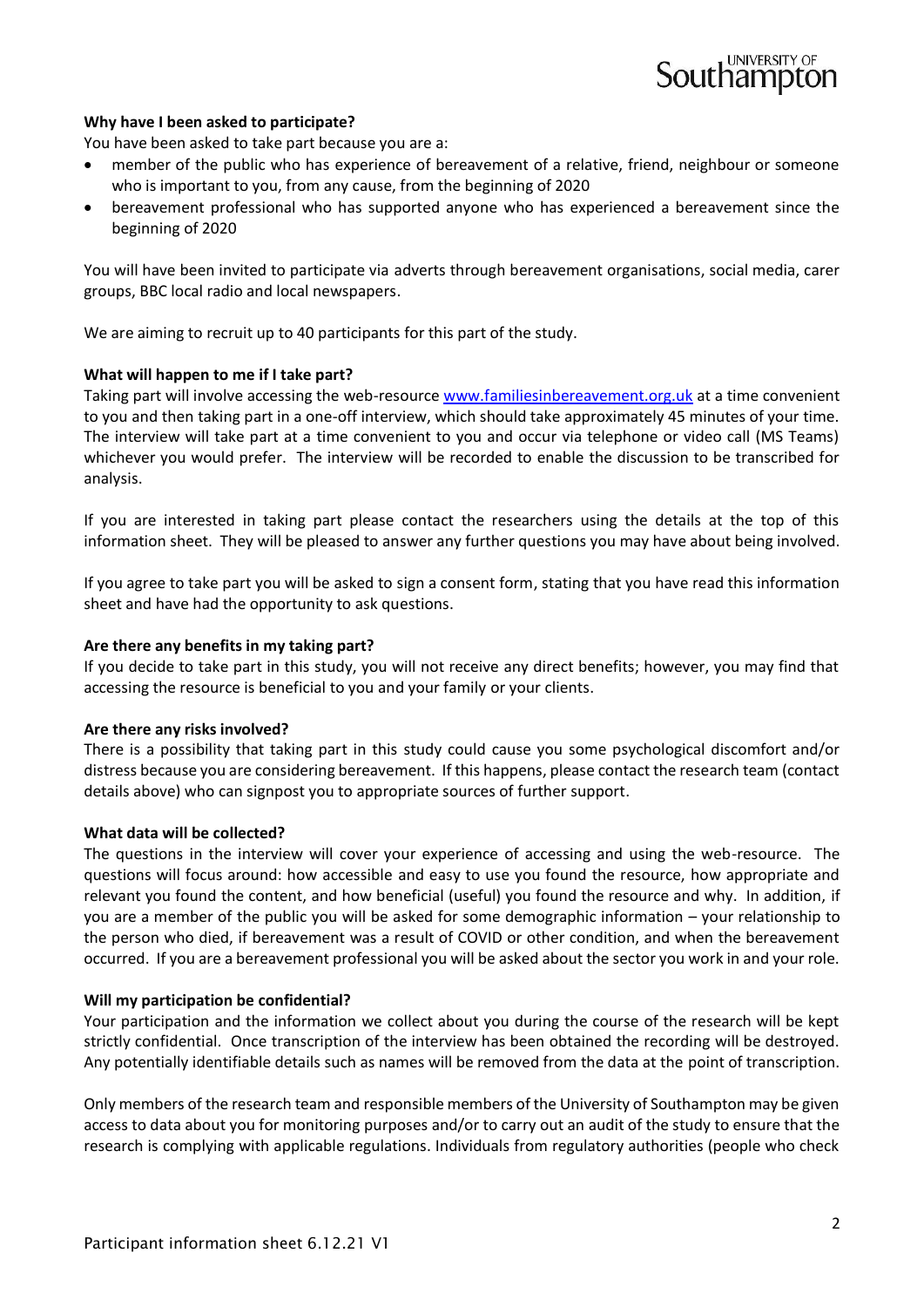that we are carrying out the study correctly) may require access to your data. All of these people have a duty to keep your information, as a research participant, strictly confidential.

Personal data that includes your contact details (phone number and/or email address) will be stored electronically in a password protected file, within a secure folder (only accessible by the research team) on the University of Southampton secure servers. These personal data will be destroyed at the end of the study.

Electronic copies of the consent forms will be stored separately from non-identifiable interview data. These data (the transcripts), will be given codes (participant numbers) to reduce the risk of identification. All data and study-related documentation will be stored in secure folders (only accessible by the research team) on the University of Southampton secure servers.

#### **Do I have to take part?**

No, it is entirely up to you to decide whether or not to take part. If you decide you want to take part, you will need to sign a consent form to show you have agreed to take part. If you would like to take part or discuss potentially taking part please contact the research team via the contact details on the top of page 1.

#### **What happens if I change my mind?**

You have the right to change your mind and withdraw at any time without giving a reason and without your participant rights being affected. If you would like to withdraw please contact the research team (contact details on page 1).

#### **What will happen to the results of the research?**

Your personal details will remain strictly confidential. Research findings made available in any reports or publications will not include information that can directly identify you.

#### **Where can I get more information?**

Please contact the research team using the contact details at the top of page 1 if you have any questions at all.

## **What happens if there is a problem?**

If you have a concern about any aspect of this study, you should speak to the researchers who will do their best to answer your questions (contact details on page 1).

If you remain unhappy or have a complaint about any aspect of this study, please contact the University of Southampton Research Integrity and Governance Manager (023 8059 5058, [rgoinfo@soton.ac.uk\)](mailto:rgoinfo@soton.ac.uk).

## **Data Protection Privacy Notice**

The University of Southampton conducts research to the highest standards of research integrity. As a publiclyfunded organisation, the University has to ensure that it is in the public interest when we use personallyidentifiable information about people who have agreed to take part in research. This means that when you agree to take part in a research study, we will use information about you in the ways needed, and for the purposes specified, to conduct and complete the research project. Under data protection law, 'Personal data' means any information that relates to and is capable of identifying a living individual. The University's data protection policy governing the use of personal data by the University can be found on its website [\(https://www.southampton.ac.uk/legalservices/what-we-do/data-protection-and-foi.page\)](https://www.southampton.ac.uk/legalservices/what-we-do/data-protection-and-foi.page).

This Participant Information Sheet tells you what data will be collected for this project and whether this includes any personal data. Please ask the research team if you have any questions or are unclear what data is being collected about you.